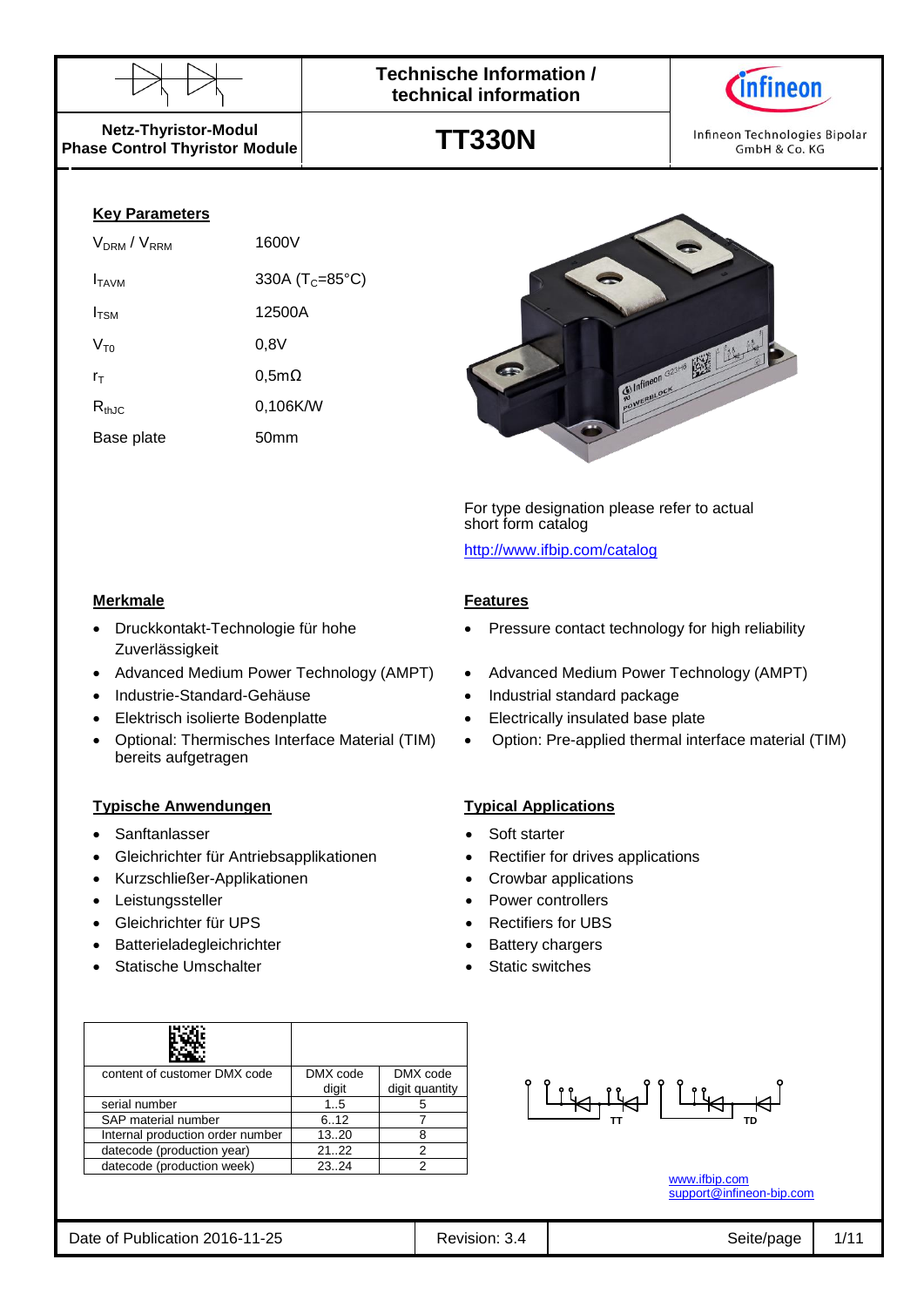

**Netz-Thyristor-Modul Phase Control Thyristor Module**

# **Technische Information / technical information**



# **TT330N**

Infineon Technologies Bipolar GmbH & Co. KG

|                                                                                                                    | <b>TT330N</b>                                                                                                            | <b>TD330N</b><br>TD330N16KOF_TIM    |              |                  |                         |
|--------------------------------------------------------------------------------------------------------------------|--------------------------------------------------------------------------------------------------------------------------|-------------------------------------|--------------|------------------|-------------------------|
| Elektrische Eigenschaften / Electrical properties                                                                  |                                                                                                                          |                                     |              |                  |                         |
| Höchstzulässige Werte / Maximum rated values                                                                       |                                                                                                                          |                                     |              |                  |                         |
| Periodische Vorwärts- und Rückwärts-Spitzensperrspannung<br>repetitive peak forward off-state and reverse voltages | $T_{vi} = -40^{\circ}C T_{vi max}$                                                                                       | V <sub>DRM</sub> , V <sub>RRM</sub> | 1200         | 1400 V<br>1600 V |                         |
| Vorwärts-Stoßspitzensperrspannung<br>non-repetitive peak forward off-state voltage                                 | $T_{vi} = -40^{\circ}C T_{vi max}$                                                                                       | <b>V</b> <sub>DSM</sub>             | 1200         | 1400 V<br>1600 V |                         |
| Rückwärts-Stoßspitzensperrspannung<br>non-repetitive peak reverse voltage                                          | $T_{vi}$ = +25°C $T_{vi \, max}$                                                                                         | V <sub>RSM</sub>                    | 1300         | 1500 V<br>1700   | V                       |
| Durchlaßstrom-Grenzeffektivwert<br>maximum RMS on-state current                                                    |                                                                                                                          | <b>ITRMSM</b>                       |              | 520 A            |                         |
| Dauergrenzstrom<br>average on-state current                                                                        | $T_c = 85^{\circ}$ C                                                                                                     | <b>ITAVM</b>                        |              | 330              | A                       |
| Stoßstrom-Grenzwert<br>surge current                                                                               | $T_{vi} = 25^{\circ}C$ , t <sub>P</sub> = 10ms<br>$T_{vj} = T_{vj \, max}$ , $t_P = 10 \, \text{ms}$                     | <b>I</b> <sub>TSM</sub>             |              | 12500<br>10000   | A<br>A                  |
| Grenzlastintegral<br>$l2t-value$                                                                                   | $T_{vi} = 25^{\circ}C$ , t <sub>P</sub> = 10ms<br>$T_{vi} = T_{vi \, max}$ , t <sub>P</sub> = 10ms                       | $ ^{2}t $                           |              | 781250<br>500000 | $A^2S$<br>$A^2S$        |
| Kritische Stromsteilheit<br>critical rate of rise of on-state current                                              | <b>DIN IEC 747-6</b><br>f = 50Hz, $i_{GM}$ = 1A, $di_G/dt = 1A/\mu s$                                                    | $(diT/dt)cr$                        |              | 250              | $A/\mu s$               |
| Kritische Spannungssteilheit<br>critical rate of rise of off-state voltage                                         | $T_{\rm vj} = T_{\rm vj \, max}$ , $V_{\rm D} = 0.67$ $V_{\rm DRM}$<br>6.Kennbuchstabe / 6 <sup>th</sup> letter F        | $(dv_D/dt)_{cr}$                    |              | 1000             | $V/\mu s$               |
| Charakteristische Werte / Characteristic values                                                                    |                                                                                                                          |                                     |              |                  |                         |
| Durchlaßspannung<br>on-state voltage                                                                               | $T_{vi} = T_{vi \, max}$ , $i_T = 800 \, \text{A}$                                                                       | $V_T$                               | max.         | $1,28$ V         |                         |
| Schleusenspannung<br>threshold voltage                                                                             | $T_{vi} = T_{vi \, max}$                                                                                                 | $V_{(TO)}$                          | max.         | 0,8              | V                       |
| Ersatzwiderstand<br>slope resistance                                                                               | $T_{vi} = T_{vi \, max}$                                                                                                 | $r_T$                               | max.         | 0,5              | $m\Omega$               |
| Zündstrom<br>gate trigger current                                                                                  | $T_{vi} = 25^{\circ}C$ , $v_D = 12V$                                                                                     | $I_{\text{GT}}$                     | max.         | 200              | mA                      |
| Zündspannung<br>gate trigger voltage                                                                               | $T_{vi} = 25^{\circ}C$ , $v_D = 12V$                                                                                     | $V_{GT}$                            | max.         | 2                | V                       |
| Nicht zündender Steuerstrom<br>gate non-trigger current                                                            | $T_{vj} = T_{vj \, max}$ , $v_D = 12V$<br>$T_{vi} = T_{vj \, max}$ , $V_D = 0.5 V_{DRM}$                                 | $I_{GD}$                            | max.<br>max. | 5                | $10 \, \text{mA}$<br>mA |
| Nicht zündende Steuerspannung<br>gate non-trigger voltage                                                          | $T_{\rm vj} = T_{\rm vj \, max}$ , $v_D = 0.5$ $V_{DRM}$                                                                 | $V_{GD}$                            | max.         | 0,2              | V                       |
| Haltestrom<br>holding current                                                                                      | $T_{vi} = 25^{\circ}C$ , $v_D = 12V$ , $R_A = 1\Omega$                                                                   | Iн                                  | max.         | 300              | mA                      |
| Einraststrom<br>latching current                                                                                   | $T_{vi}$ = 25°C, $V_D$ = 12V, R <sub>GK</sub> ≥ 10Ω<br>$i_{GM}$ = 1A, di <sub>G</sub> /dt = 1A/µs, t <sub>g</sub> = 20µs | $\mathsf{I}_{\mathsf{L}}$           | max.         | 1200             | mA                      |
| Vorwärts- und Rückwärts-Sperrstrom<br>forward off-state and reverse current                                        | $T_{vi} = T_{vi \, max}$<br>$V_D = V_{DRM}$ , $V_R = V_{RRM}$                                                            | i <sub>D</sub> , i <sub>R</sub>     | max.         | 70               | mA                      |
| Zündverzug<br>gate controlled delay time                                                                           | <b>DIN IEC 747-6</b><br>$T_{\rm{vj}}$ = 25°C, $i_{\rm{GM}}$ = 1A, $di_{\rm{G}}/dt$ = 1A/ $\mu$ s                         | $t_{\text{gd}}$                     | max.         | 3 <sup>1</sup>   | $\mu s$                 |

| prepared by: AG   |  | date of publication:   2016-11-25 |  |
|-------------------|--|-----------------------------------|--|
| approved by:   MS |  | revision:                         |  |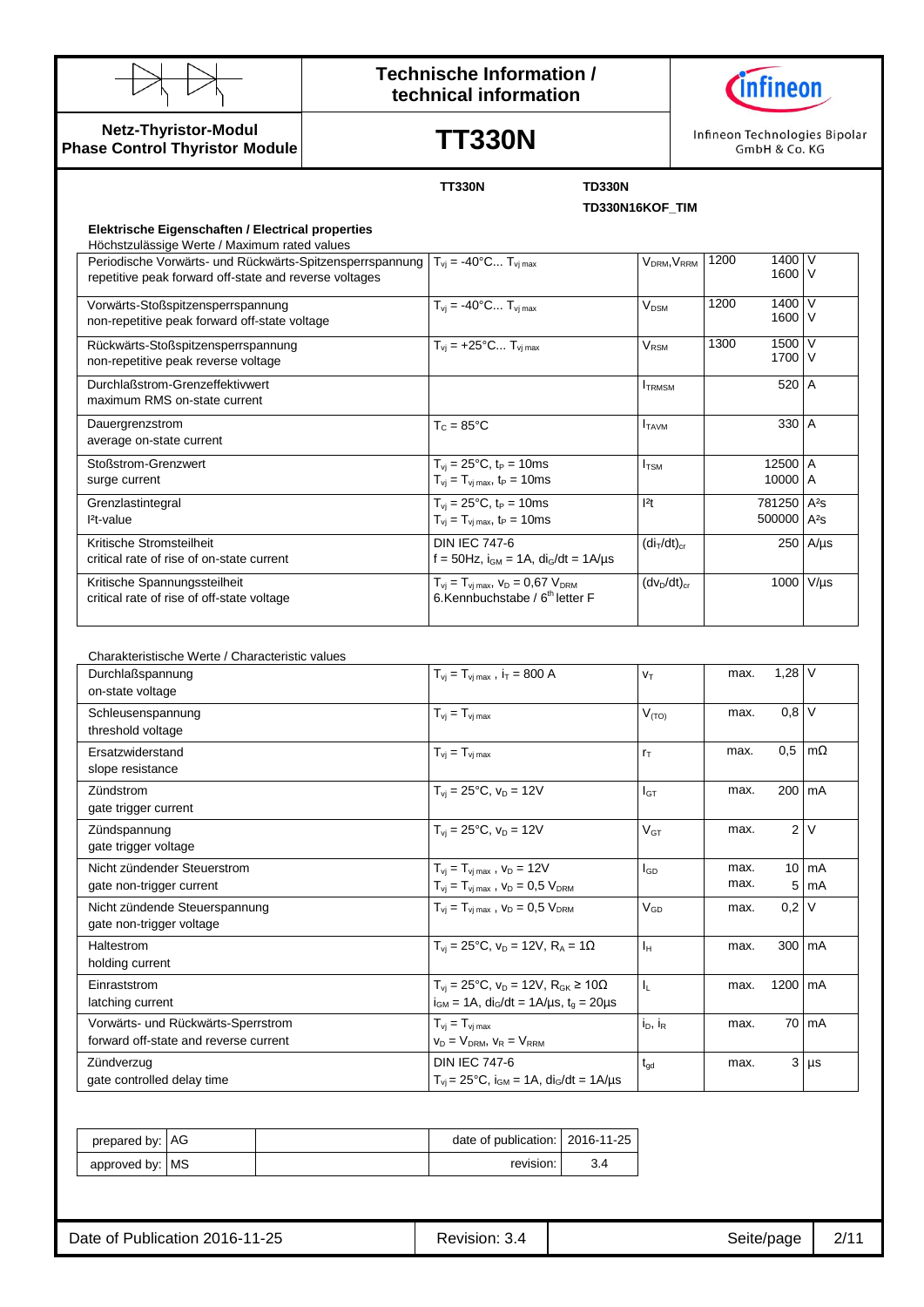

## **Technische Information / technical information**



### **Netz-Thyristor-Modul Phase Control Thyristor Module**

**TT330N**

Infineon Technologies Bipolar GmbH & Co. KG

| Freiwerdezeit                    | $T_{vi} = T_{vi \text{ max}}$ , $i_{TM} = I_{TAVM}$                          |                          |      |               |  |
|----------------------------------|------------------------------------------------------------------------------|--------------------------|------|---------------|--|
| circuit commutated turn-off time | $V_{\text{RM}}$ = 100 V, $V_{\text{DM}}$ = 0,67 $V_{\text{DRM}}$             |                          |      |               |  |
|                                  | $dv_D/dt = 20 \text{ V/}\mu\text{s}$ , $-di_T/dt = 10 \text{ A/}\mu\text{s}$ |                          |      |               |  |
|                                  | 5.Kennbuchstabe / 5 <sup>th</sup> letter O                                   |                          | typ. | $250$ $\mu s$ |  |
| Isolations-Prüfspannung          | RMS, $f = 50$ Hz, $t = 1$ min                                                | <b>V</b> <sub>ISOL</sub> |      | $3.0$ kV      |  |
| insulation test voltage          | RMS, $f = 50$ Hz, $t = 1$ sec                                                |                          |      | $3.6$ kV      |  |

#### **Thermische Eigenschaften / Thermal properties**

| Innerer Wärmewiderstand<br>thermal resistance, junction to case                     | pro Modul / per Module, $\Theta = 180^\circ \sin   R_{thJC}$<br>pro Zweig / per arm, $\Theta = 180^\circ$ sin<br>pro Modul / per Module, DC<br>pro Zweig / per arm, DC |                     | max.<br>max.<br>max.<br>max. | 0,056 K/W<br>0,112 K/W<br>$0.053$ K/W<br>$0,106$ K/W |              |
|-------------------------------------------------------------------------------------|------------------------------------------------------------------------------------------------------------------------------------------------------------------------|---------------------|------------------------------|------------------------------------------------------|--------------|
| Übergangs-Wärmewiderstand<br>thermal resistance, case to heatsink                   | pro Modul / per Module<br>pro Zweig / per arm                                                                                                                          | $R_{thCH}$          | max.<br>max.                 | $0.02$ K/W<br>$0.04$ K/W                             |              |
| Übergangs-Wärmewiderstand mit TIM<br>thermal resistance, case to heatsink, with TIM | pro Modul / per Module<br>pro Zweig / per arm                                                                                                                          |                     | max.<br>max.                 | $0.015$ K/W<br>0,030 K/W                             |              |
| Höchstzulässige Sperrschichttemperatur<br>maximum junction temperature              |                                                                                                                                                                        | $T_{\rm vj \, max}$ |                              | 130                                                  | $^{\circ}$ C |
| Betriebstemperatur<br>operating temperature                                         |                                                                                                                                                                        | $T_{c \text{ op}}$  |                              | $-40+130$ °C                                         |              |
| Lagertemperatur<br>storage temperature                                              |                                                                                                                                                                        | $T_{\text{stg}}$    |                              | $-40+130$ $^{\circ}$ C                               |              |
| Lagertemperatur mit TIM<br>storage temperature with TIM                             |                                                                                                                                                                        |                     |                              | $+5+50$ $^{\circ}$ C                                 |              |

#### **Mechanische Eigenschaften / Mechanical properties**

| Gehäuse, siehe Anlage                       |                                           |                |             | Seite 4    |                  |
|---------------------------------------------|-------------------------------------------|----------------|-------------|------------|------------------|
| case, see annex                             |                                           |                |             | page 4     |                  |
| Si-Element mit Druckkontakt                 |                                           |                |             |            |                  |
| Si-pellet with pressure contact             |                                           |                |             |            |                  |
| Innere Isolation                            | Basisisolierung (Schutzklasse 1, EN61140) |                |             | <b>AIN</b> |                  |
| internal insulation                         | Basic insulation (class 1, IEC61140)      |                |             |            |                  |
| Anzugsdrehmoment für mechanische Anschlüsse | Toleranz / Tolerance ± 15%                | M1             |             | 5          | Nm               |
| mounting torque                             |                                           |                |             |            |                  |
| Anzugsdrehmoment für elektrische Anschlüsse | Toleranz / Tolerance ± 10%                | M <sub>2</sub> |             | 12         | Nm               |
| terminal connection torque                  |                                           |                |             |            |                  |
| Steueranschlüsse                            | DIN 46 244                                |                | A 2,8 x 0,8 |            |                  |
| control terminals                           |                                           |                |             |            |                  |
| Gewicht                                     |                                           | G              | typ.        | 800        | g                |
| weight                                      |                                           |                |             |            |                  |
| Kriechstrecke                               |                                           |                |             | 17         | mm               |
| creepage distance                           |                                           |                |             |            |                  |
| Schwingfestigkeit                           | $f = 50$ Hz                               |                |             | 50         | m/s <sup>2</sup> |
| vibration resistance                        |                                           |                |             |            |                  |
|                                             | file-No.                                  |                |             | E 83335    |                  |
|                                             |                                           |                |             |            |                  |
|                                             |                                           |                |             |            |                  |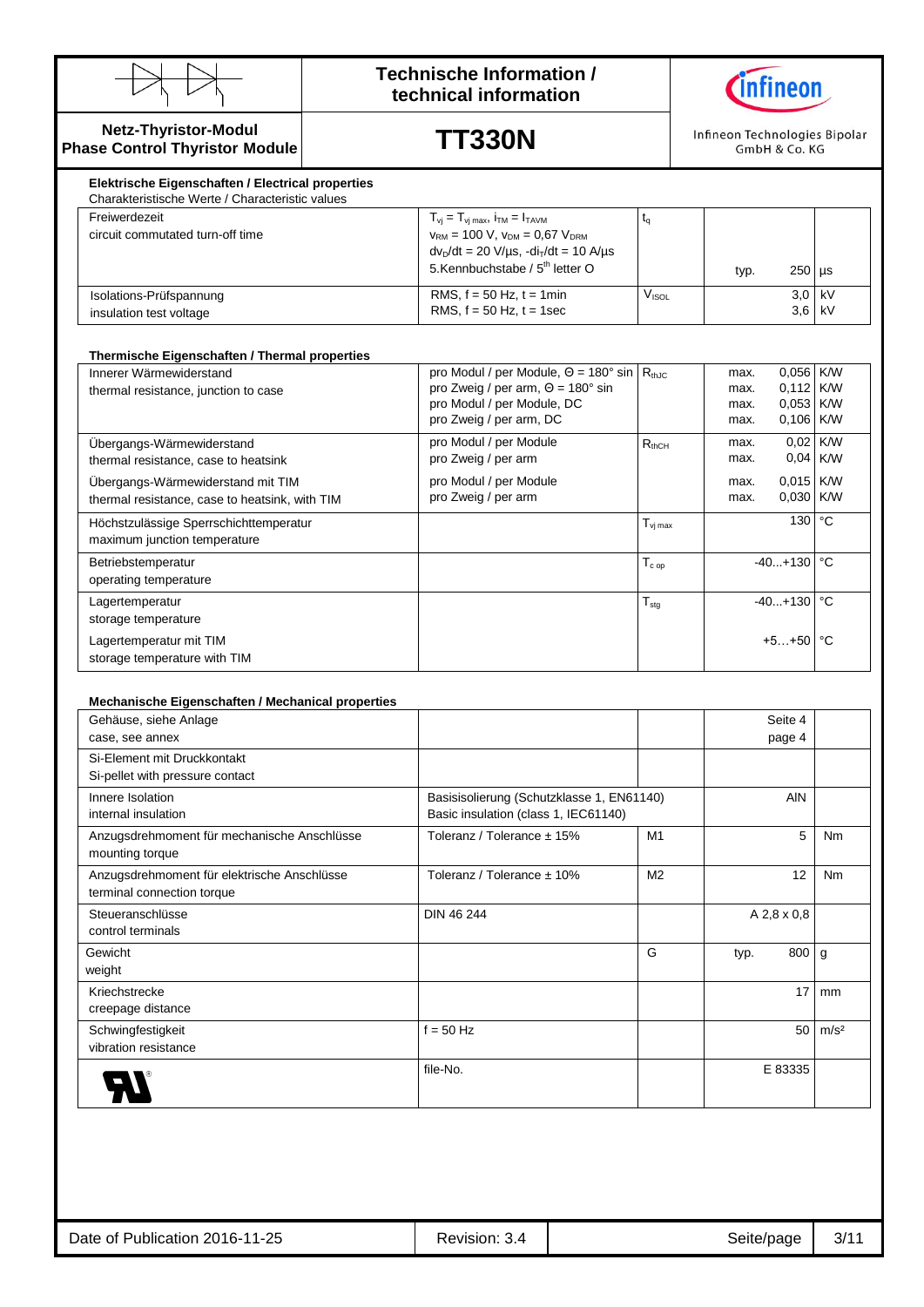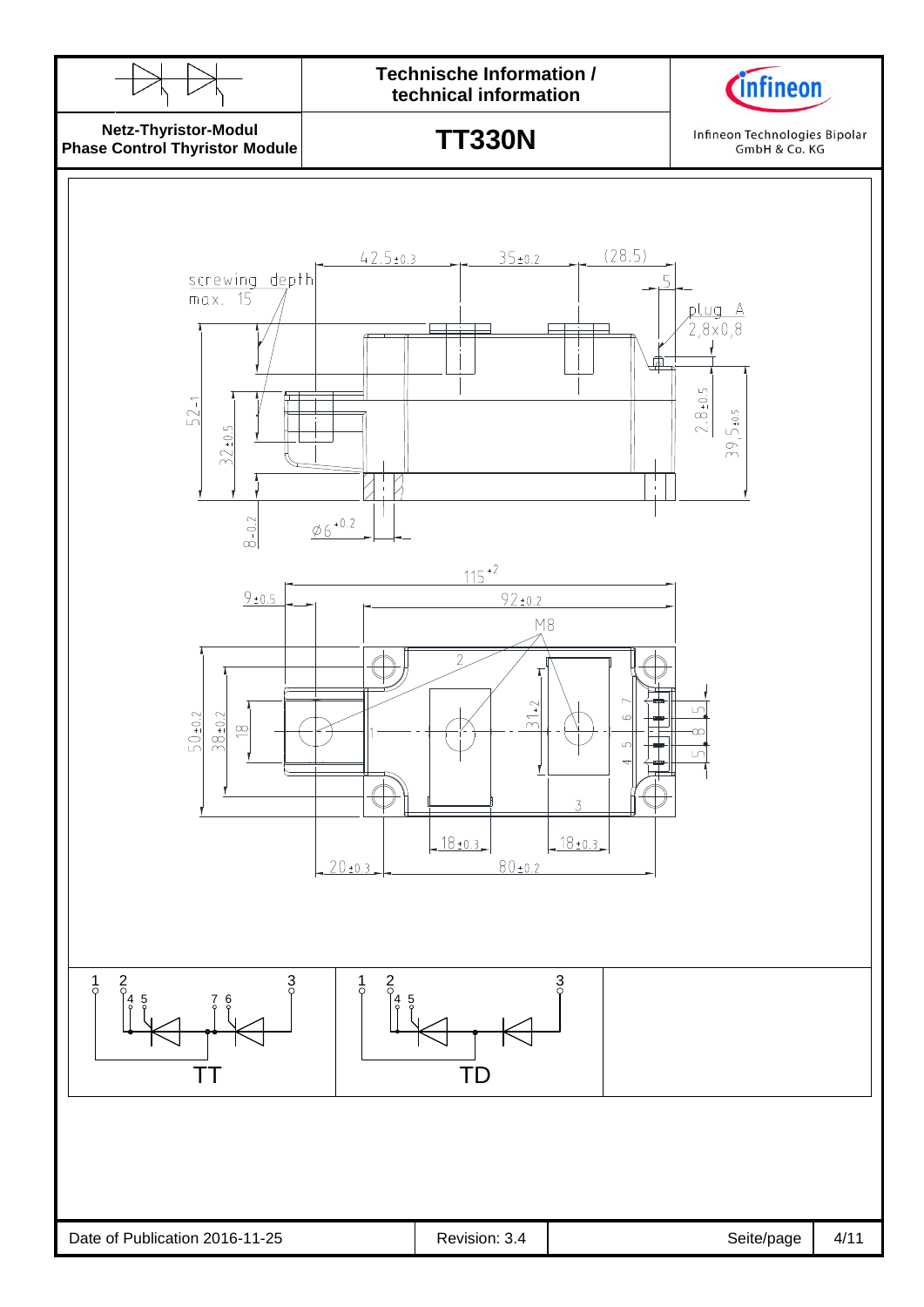

# **Technische Information / technical information**



**Netz-Thyristor-Modul Phase Control Thyristor Module**

**TT330N**

Infineon Technologies Bipolar GmbH & Co. KG

| Analytische Elemente des transienten Wärmewiderstandes $Z_{th,lc}$ für DC<br>Analytical elements of transient thermal impedance Z <sub>thJC</sub> for DC |       |       |       |        |        |   |  |
|----------------------------------------------------------------------------------------------------------------------------------------------------------|-------|-------|-------|--------|--------|---|--|
| Pos. n                                                                                                                                                   |       | 2     | 3     | 4      | 5      | 6 |  |
| $R_{\text{thn}}$ [K/W]                                                                                                                                   | 0,037 | 0,034 | 0,024 | 0,0088 | 0,002  |   |  |
| $T_n$ [S]                                                                                                                                                | 5,4   | 0,9   | 0,12  | 0,006  | 0,0009 |   |  |
| $Z_{thJC} = \sum_{n=1}^{n_{max}} R_{thn} \left( 1 - e^{\frac{-t}{\tau_n}} \right)$<br>Analytische Funktion / Analytical function:                        |       |       |       |        |        |   |  |

**Erhöhung des Zth DC bei Sinus und Rechteckströmen mit unterschiedlichen Stromflusswinkeln Θ Rise of Zth DC for sinewave and rectangular current with different current conduction angles Θ ΔZth Θ rec / ΔZth Θ sin**

|                                                         | $\Theta = 180^\circ$ | $\Theta = 120^\circ$ | $\Theta = 90^\circ$ | $\Theta = 60^\circ$ | $\Theta = 30^\circ$ |
|---------------------------------------------------------|----------------------|----------------------|---------------------|---------------------|---------------------|
| $\Delta Z_{\text{th} \; \Theta \; \text{rec}}$<br>[K/W] | 0,00923              | 0,01520              | 0,01966             | 0,02643             | 0,03830             |
| $\Delta Z_{\text{th}}$ $_{\odot}$ sin<br>[K/W]          | 0,00620              | 0,00888              | 0,01241             | 0,01829             | 0,03094             |

 $Z_{\text{th}} \odot \text{rec} = Z_{\text{th DC}} + \Delta Z_{\text{th}} \odot \text{rec}$  $Z_{th\,\Theta\,\text{sin}} = Z_{th\,\text{DC}} + \Delta Z_{th\,\Theta\,\text{sin}}$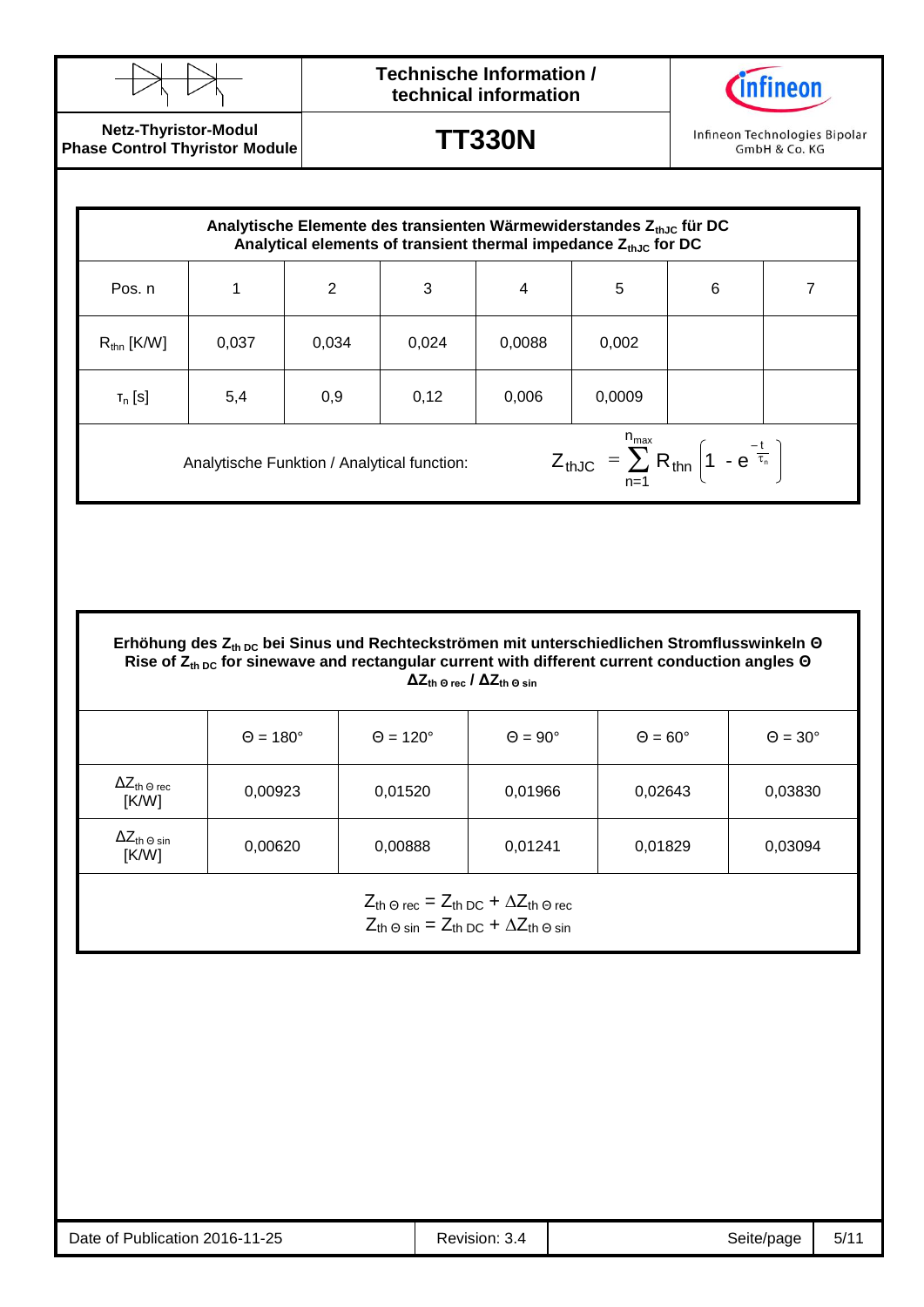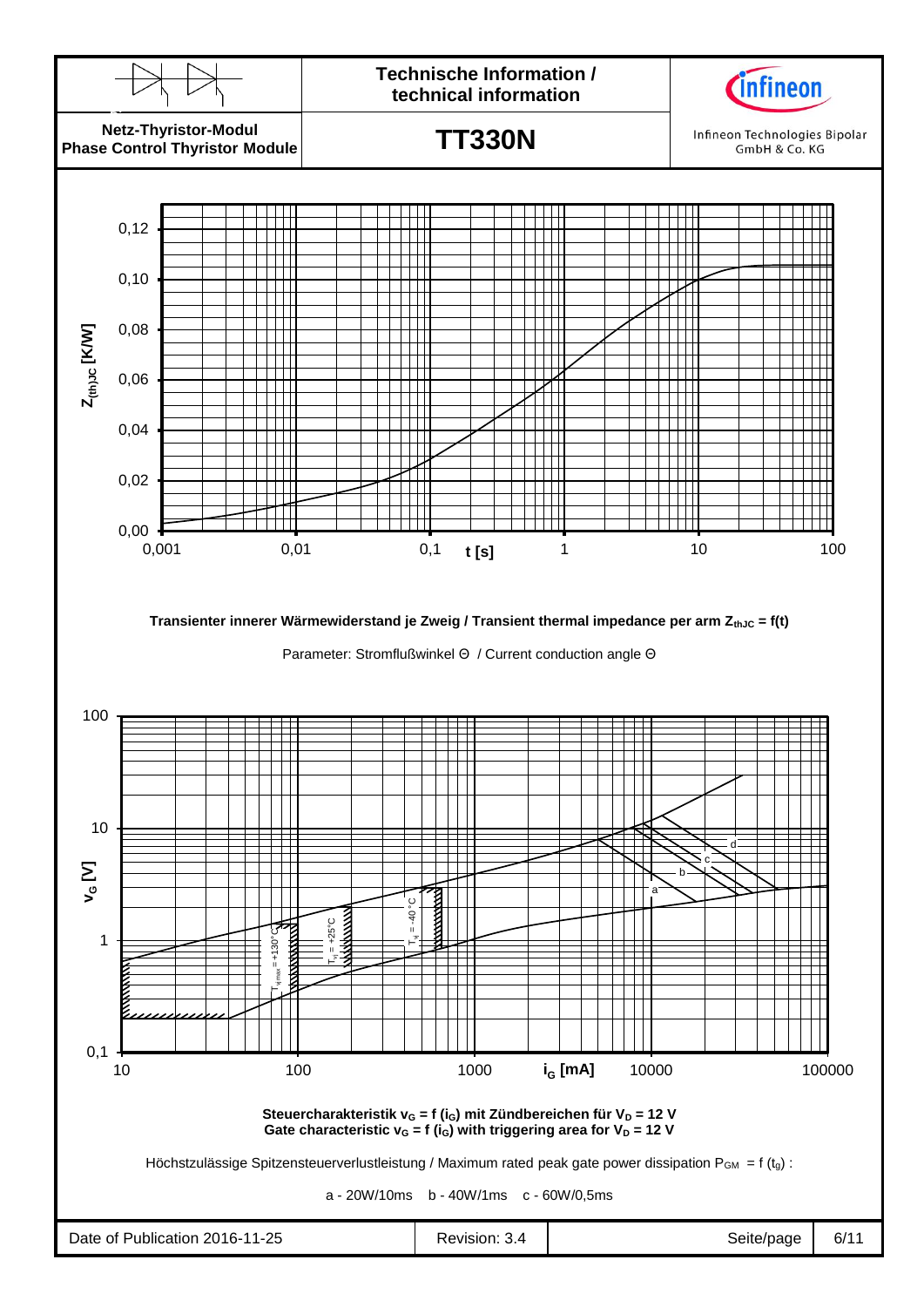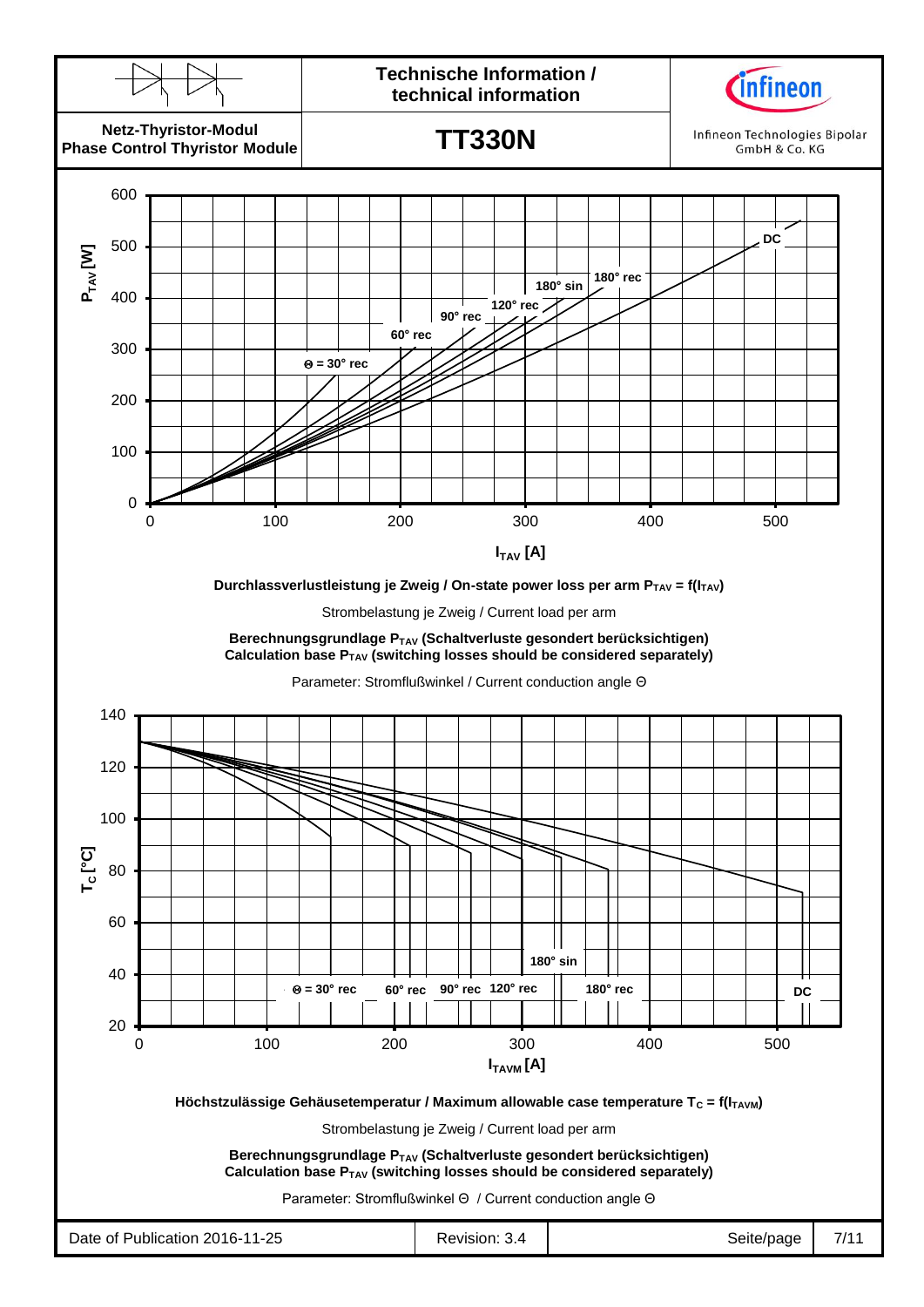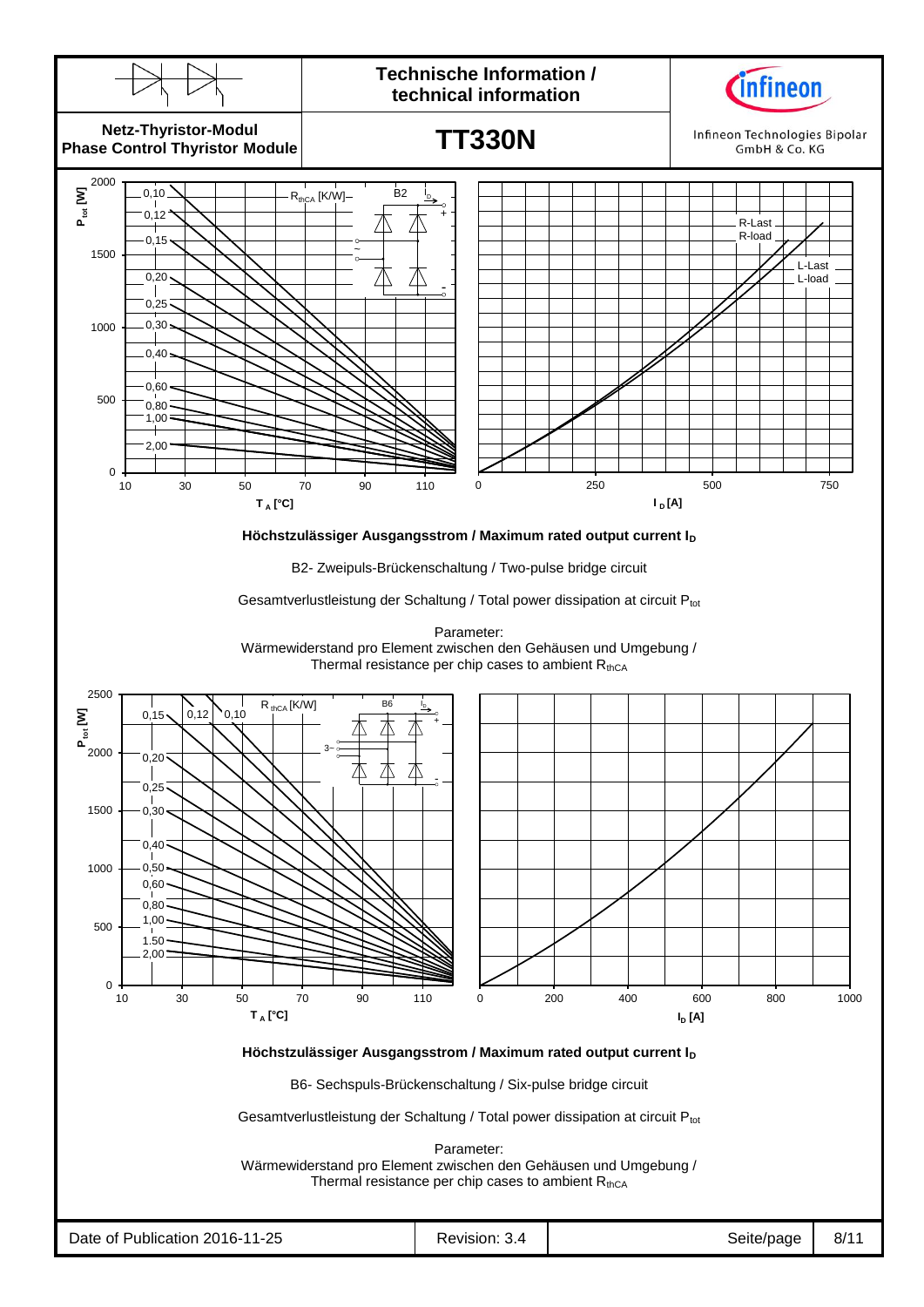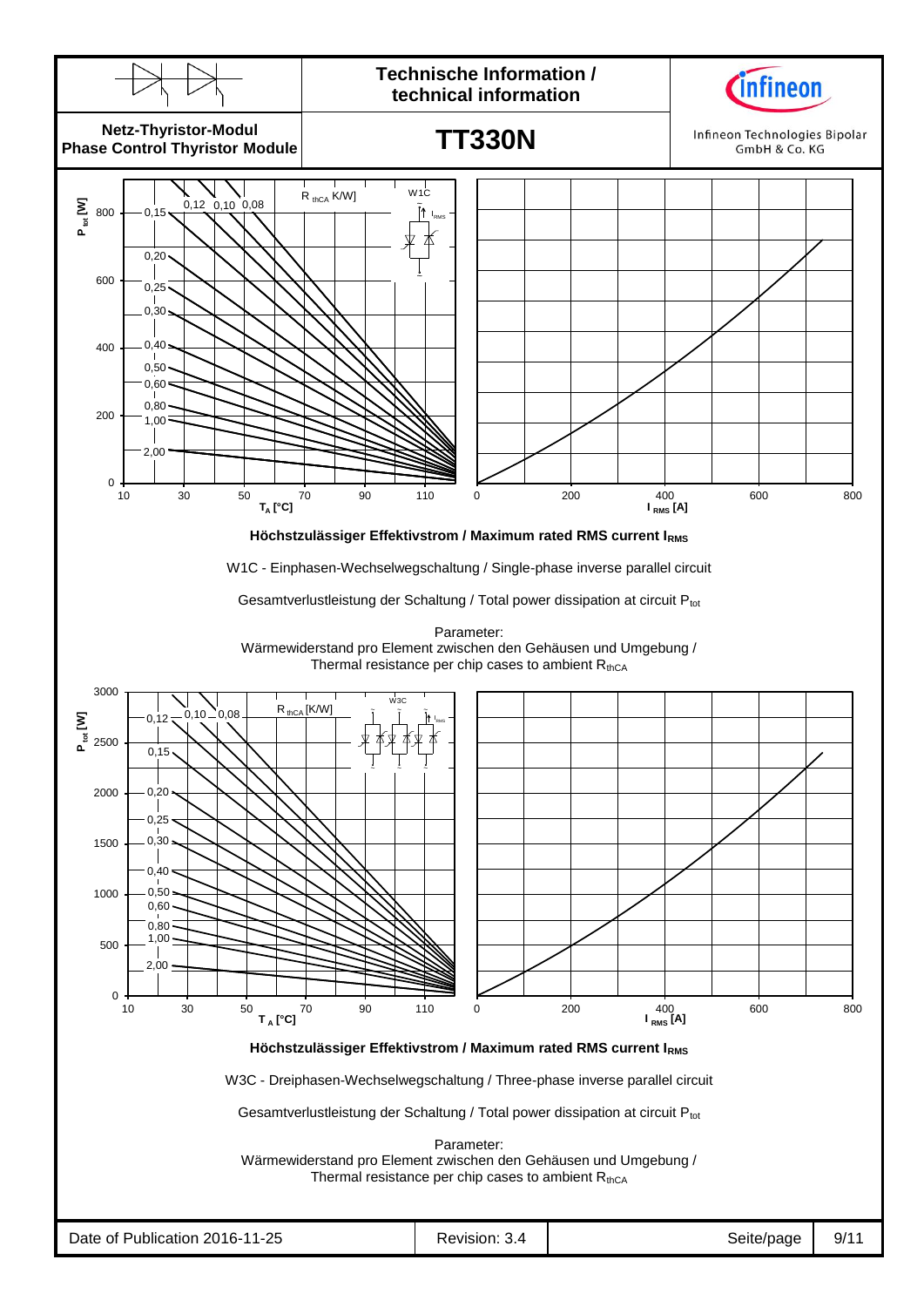